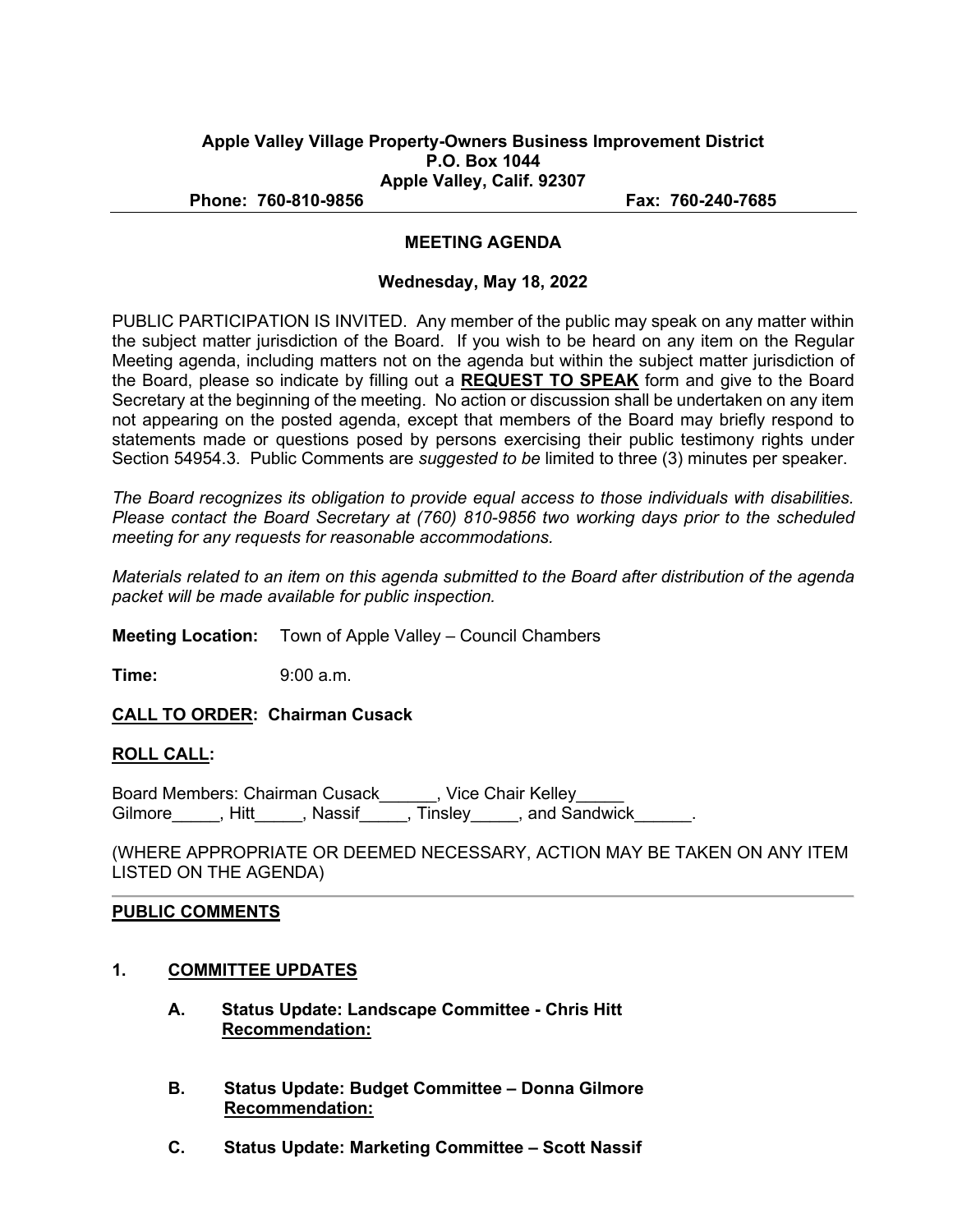## **Recommendation:**

Information Only

- **Town of Apple Valley Update**
- **1st Marketing Solutions Update**
- **D. Status Update: Specific Plan Committee Bob Tinsley & Jennifer Kelley Recommendation:**
- **E. Status Update: Security Larry Cusack Recommendation:**
- **F. Suggested items for next agenda**

# **2. CONSENT AGENDA ITEMS**:

Recommendation: Adopt all items listed below on the Consent Agenda in one motion. The Consent Agenda is composed of routine non-controversial items of business and will be adopted in whole in one motion.

- **A. Approval of Minutes of April 20, 2022 Recommendation** Approve the subject minutes as part of the consent agenda
- **B. Treasurer's Report April 2022 Recommendation:** Approve the subject treasurer's report as part of the consent agenda

## **3. NEW BOARD BUSINESS**

- PBID Renewal
- Budget Proposal

# **4. BOARD COMMENTS:** Chairman Cusack

**5. ADJOURNMENT:** Chairman Cusack